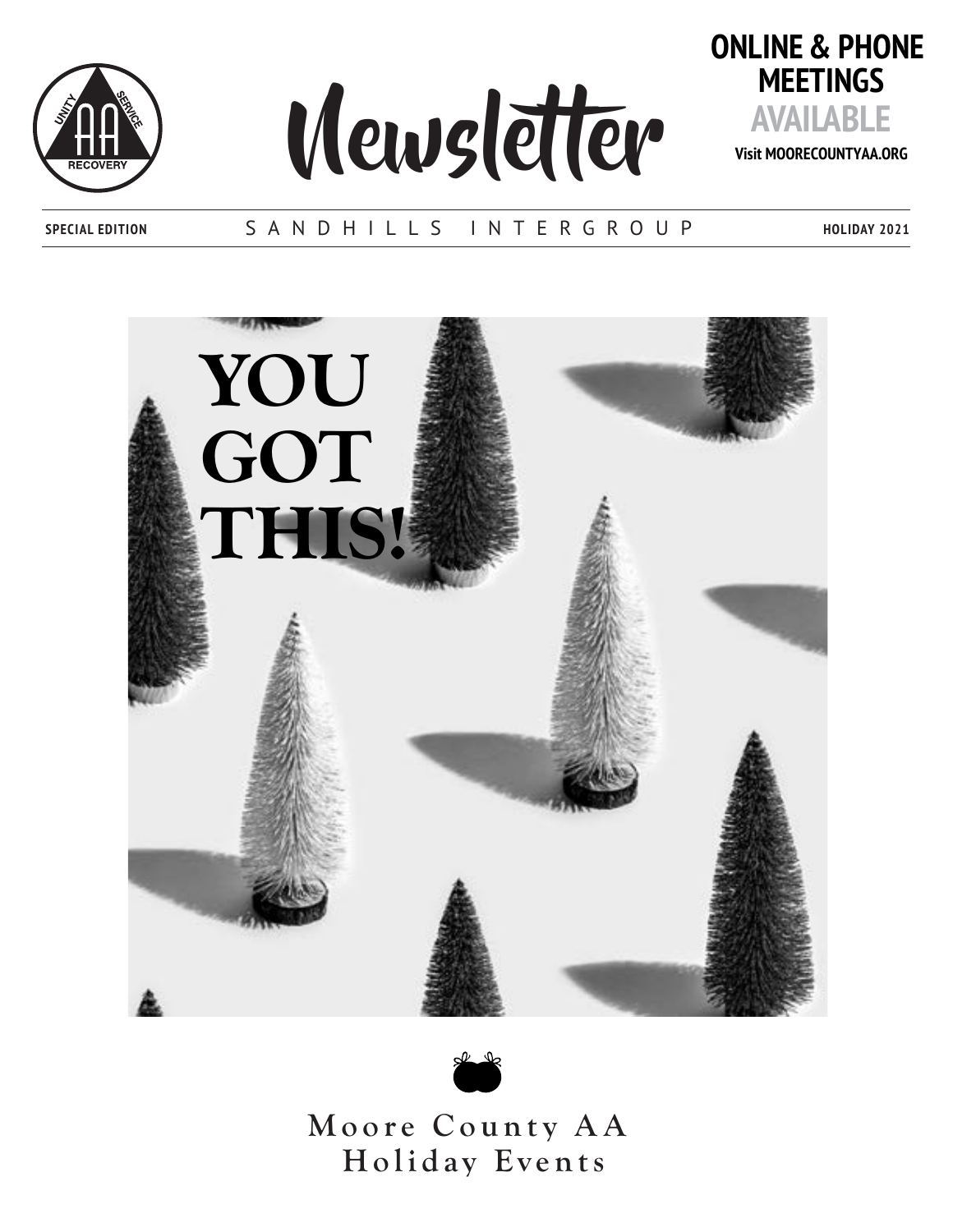

*You are invited to bring a side dish or dessert to share, but not required. A sign-up sheet will be available at the Wilder Building. Please sign-up if you plan to attend. We look forward to seeing you this holiday season!*

## **Join us for fellowship as we bring in the NEW YEAR SOBER!**

**The Wilder Building, 504 Wilder Ave, Aberdeen For directions visit www.moorecountyaa.org**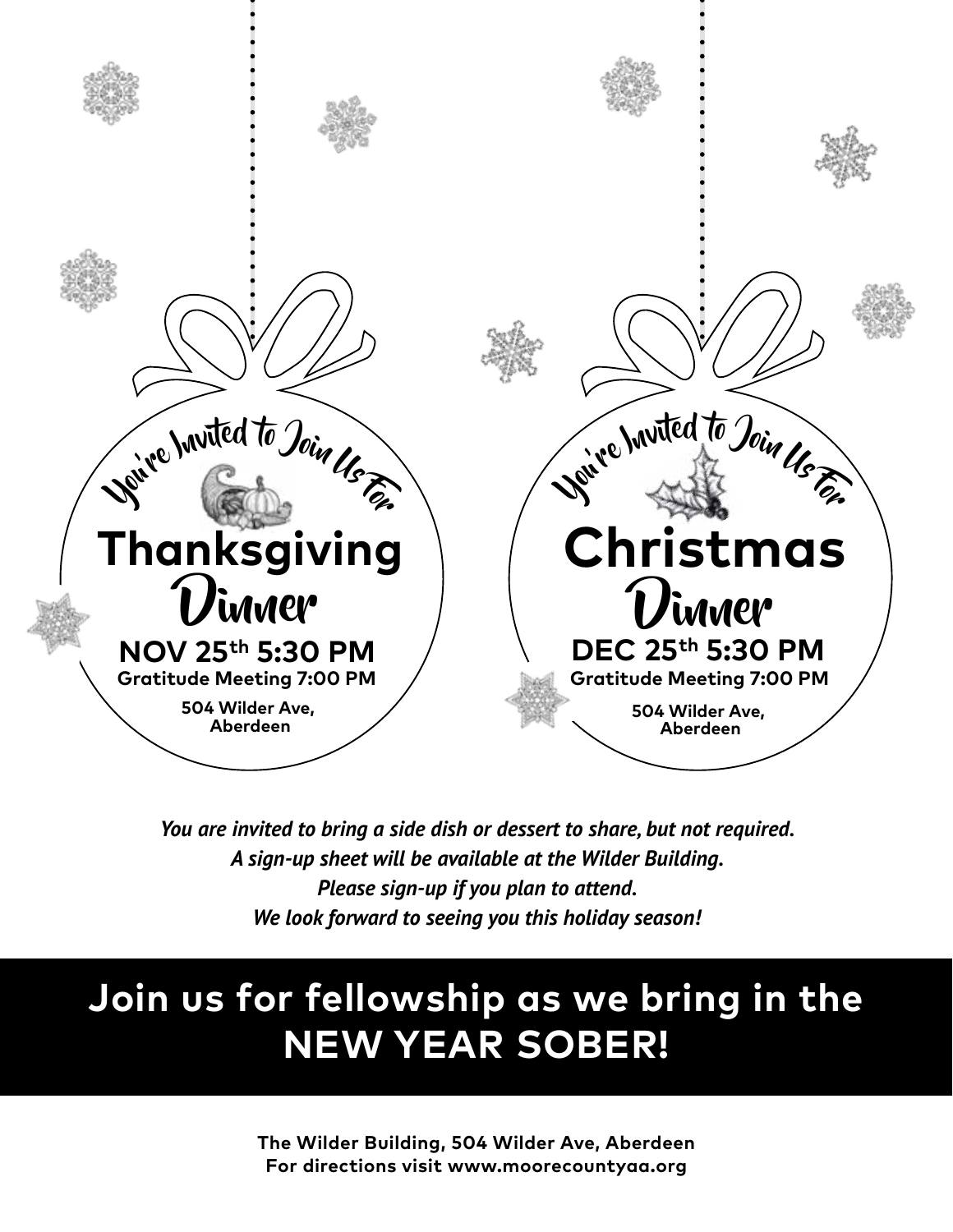# **Holiday Marathon**



### **The Wilder Building - 504 Wilder Ave, Aberdeen**

### **DEC 18 - JAN 2 - Noon - 10pm**

# **AA members offering extra support during the holidays!**

*Each year AA members join together and volunteer their time to keep the Wilder Building open to offer AA member support during the holidays.* 

This is a perfect time to take advantage of all that AA has to offer. *Become a part of the solution!*

Take comfort in knowing your AA friends are rooting for you. The holidays can be a tricky and fearful time for many of us trying to get sober or wanting to hold onto the precious sobriety that we have.

### **Join in the festivities and make this the best HOLIDAY SEASON of your life!**

**AA members, please participate in this valuable service work opportunity! We ask members to sign-up for as many 2 hour shifts you can contribute. It is suggested that more than one person sign-up for each shift. A sign-up poster will be available at the Wilder Building in early December.** 

> **Special message to AA GROUPS: Groups are welcome to commit to an entire day. Thank you!**